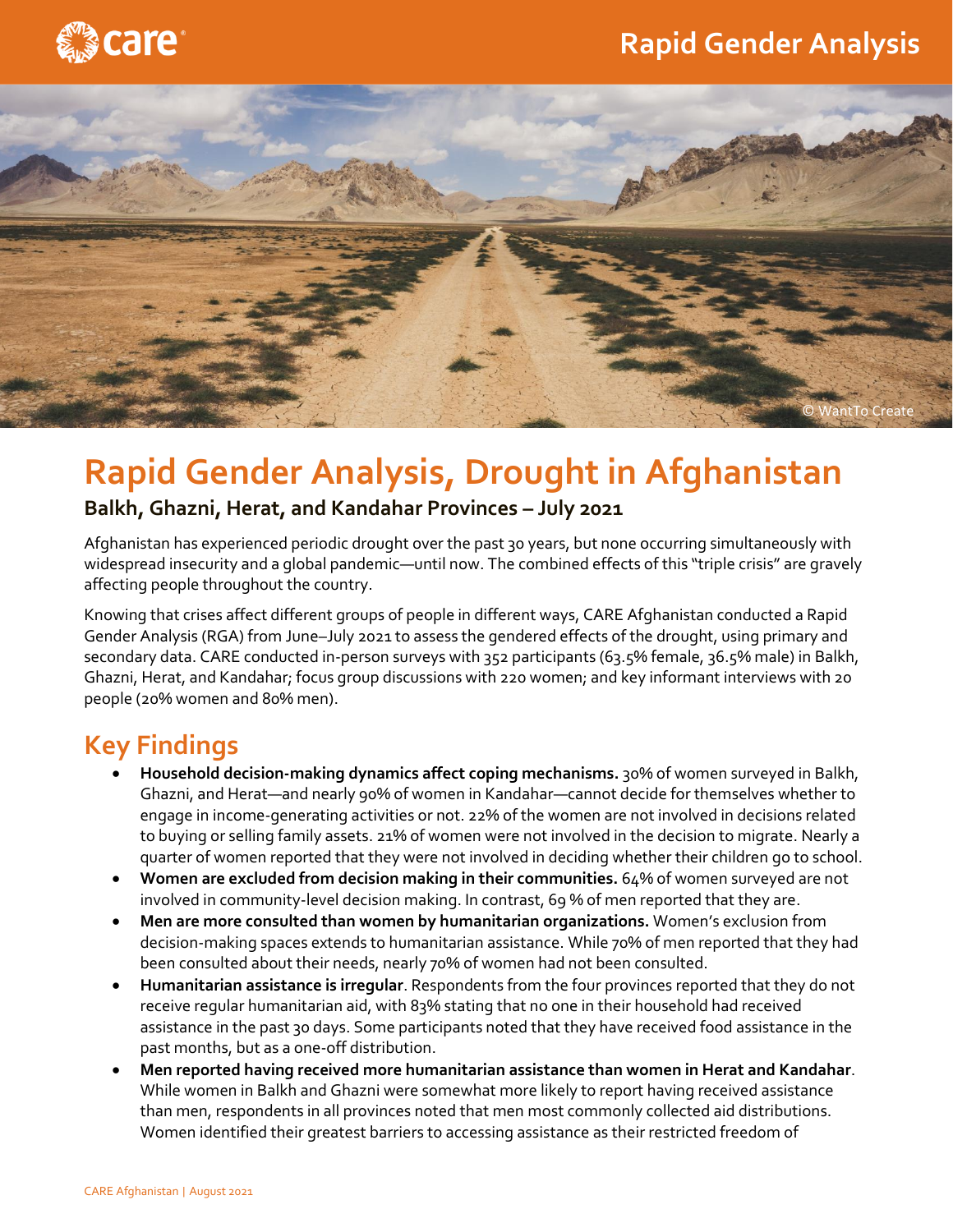movement (which limits their ability to go to distribution points); the limited presence of female humanitarian staff; and a lack of prioritization of their needs. All participants stated that assistance was insufficient.

- **Women have less access to food**, particularly to balanced diets, than men. Survey results indicate that men were three times more likely to report having a balanced diet than women, and that they could eat more dairy and meat than women.
- **Gender-based violence (GBV)—particularly intimate partner violence and child, early, and forced marriages (CEFM)—has increased since the drought began.** Qualitative data from key informant interviews (KIIs) and focus group discussions (FGDs) confirms that increasingly difficult and stressful living conditions have contributed to the escalation.
- **Nearly 80% of women surveyed had unmet menstrual hygiene needs**. 33% of those using reusable cloths do not have enough water to clean them. 80% of those using disposable products do not have enough money to purchase supplies. More than half of women respondents reported that adolescent girls in their households had not received any information regarding menstrual health and hygiene.
- **The majority of respondents do not have safe access to health care services.** The biggest barriers for men and women to accessing health care were a lack of nearby functioning facilities, and the cost of transportation and of medicine.
- **There are significant, gendered disparities in the ownership of productive assets.** 46 % of men are the sole owners of their land, compared to just 3% of women, and most women do not own livestock largely due to inheritance customs and traditions. Women reported owning more non-productive assets, such as jewelry and gems, than their husbands (although 78% of the survey population reported not owning jewelry or gems). FGD participants in Balkh reported that these assets were the first to be sold to preserve land or livestock ownership as the drought continued.
- **Women identified their priority needs** as health care, food, and cash assistance, while men prioritized health care, education, and cash assistance.

The findings from this RGA align with those from CARE Afghanistan's July 2020 COVID-19 RGA<sup>1</sup> and June 2021 report, "Magnifying Inequalities and Compounding Risks: The Impact of COVID-19 on the Health and Protection of Women and Girls On the Move."<sup>2</sup> Those reports found that the pandemic had considerably worsened conditions for women and girls in Afghanistan, particularly internally displaced persons and returnees, reducing their access to health care, including sexual and reproductive health care; increasing GBV, including CEFM; decreasing access to hygiene supplies; and wiping out livelihoods, leaving women with less food to eat and less nutritious diets. Despite these needs, few women reported having received humanitarian assistance, and few reported having been involved in decision-making about it.

Collectively, CARE's research over the past year confirms that conditions are growing worse for women and girls in Afghanistan. They are excluded from decision-making spaces in the public and private spheres, and that that exclusion is significantly, and negatively, affecting their lives. Concerningly, women and girls across all three recent CARE studies have made it clear that the humanitarian community is failing to support them: they are not consulted, their needs are not prioritized, and they struggle to access what services are available to them. Despite demonstrable need, CARE has not been able to document an increase in gender analysis or gender-inclusive humanitarian action in the past year.

For further information, please contact Marianne O'Grady, Deputy Country Director – Programs[, marianne.ogrady@care.org.](about:blank)

<sup>1</sup> CARE Afghanistan, "COVID-19 Rapid Gender Analysis." July 2020. CARE collected quantitative and qualitative data in Balkh, Ghazni, Herat, Kabul, Kandahar, Kapisa, Khost, Paktia, and Parwan provinces. Methods included quantitative surveys with 320 people and KIIs with 59 community leaders and 18 Government of Afghanistan representatives.

<sup>2</sup> CARE Afghanistan, "Magnifying Inequalities and Compounding Risks: The Impact of COVID-19 on the Health and Protection of Women and Girls On the Move." June 2021. CARE collected quantitative and qualitative data in Balkh, Herat, Kabul, and Kandahar between April and May 2021. Methods included quantitative surveys with 88 women and 89 adolescent girls; 24 FGDs with 221 women/adolescent girls; and 12 KIIs with external stakeholders and 6 with CARE staff.